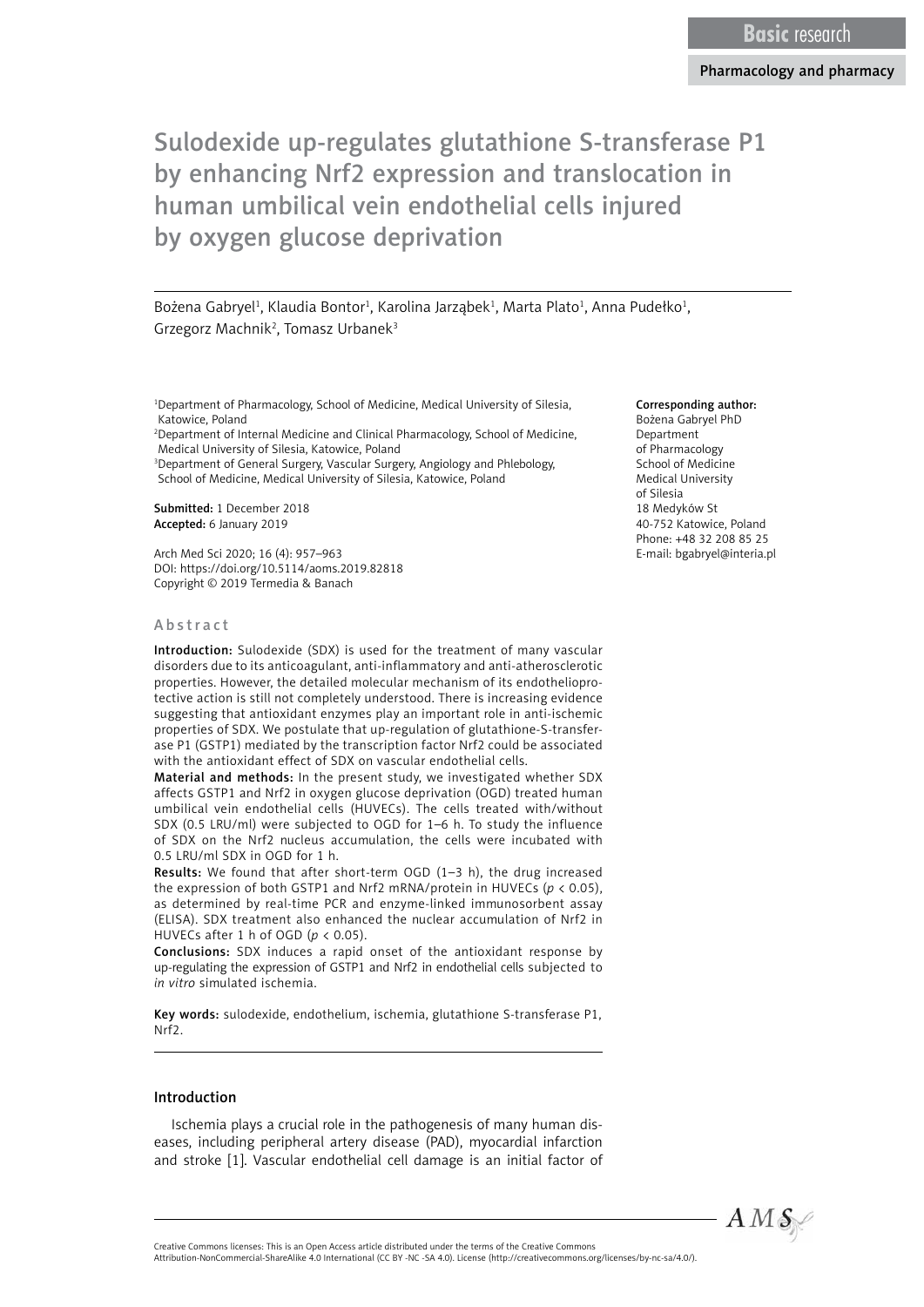ischemic injury. Depletion of oxygen and glucose in endothelium causes disturbances in energy metabolism and protein synthesis, intracellular calcium overload, overproduction of inflammatory cytokines and induction of adhesion molecules. These conditions lead to oxidative damage through protein oxidation, inactivation of enzymes, lipid peroxidation and DNA base modifications [2]. An altered oxidant-antioxidant balance contributes to disruption of structural and functional endothelial integrity and the development of vascular injury [3]. Reactive oxygen species (ROS), a major mediator of endothelial injury, are generated at the early stage of ischemia through the mitochondrial respiratory chain [2]. Therefore, a promising therapeutic strategy for protecting endothelium during ischemia is enhancement of the endogenous antioxidant system.

Glutathione S-transferases (GSTs) are antioxidant and phase II detoxifying enzymes. Glutathione S-transferase  $\pi$ 1 (GSTP1), the major extra-hepatic GST isoform, appears to play a key role in protecting against ischemic stress. GSTP1 can protect cells against ischemia via several potential mechanisms, including facilitation of the metabolism and detoxification of small-chain aldehydes (e.g. acrolein) generated during peroxidation of membrane lipids or direct inhibition of the proapoptotic c-Jun N-terminal kinase (JNK) [4, 5]. The release of cytosolic GSTs into the extracellular space is a valuable marker of ischemia/ reperfusion injury [6]. Normally, cell membranes are impermeable to enzymes; for this reason, the levels of GSTP1 released in the culture medium of human umbilical vein endothelial cells (HUVECs) under OGD may indicate a loss of membrane integrity and cellular damage.

During ischemia and the accompanying enhanced oxidative stress, phase II detoxifying and antioxidant genes become active, and this activation leads to the detoxification of ROS or the prevention of ROS generation. Antioxidant response element (ARE) is a cis-acting sequence located in promoter regions of genes encoding phase II enzymes. The activation of gene transcription via the ARE is regulated by nuclear factor-erythroid 2-related factor (Nrf2) signaling [7]. In an inactive state, Nrf2 is retained in the cytoplasm by binding to Kelch-like ECH-associated protein (Keap1). Keap1 limits the basal activity of Nrf2 by directing its ubiquitination and degradation via the Keap1/ Cul3/Rbx1 E3–ubiquitin ligase complex [8]. Upon activation, Nrf2 dissociates from Keap1, translocates into the nucleus and dimerizes with the Maf protein. The Nrf2-Maf heterodimer recognizes the ARE sequence and initiates transcription of target genes, including GSTs, heme oxygenase-1 (HO-1), NAD(P)H:quinine oxidoreductase (NQO1) and thioredoxin reductase (TR) [7, 9]. Furthermore, recent studies have proposed that both the activation and increase in transcriptional activity of Nrf2, as well as its antioxidant genes, are involved in protecting vascular endothelial cells against ischemic damage. Among phase II enzymes, GSTP1 is one of the most important targets in Nrf2-linked vasoprotective regulation [10].

Sulodexide (SDX) is a mixed glycosaminoglycan formulation composed of fast-moving heparin and dermatan sulfate. SDX exhibits antithrombotic, profibrinolytic, and anti-inflammatory effects [11]. Furthermore, SDX restores endothelial glycocalyx and inhibits proteolytic activity of metalloproteinases [12]. SDX is capable of penetrating into endothelial cells. Thus, SDX exerts many endothelial-protective effects such as anti-inflammatory, antioxidant, antiapoptotic and anti-atherosclerotic impacts [11, 13]. Recently, it has become more widely used in the treatment and secondary prevention of deep venous thrombosis, venous leg ulcers, ischemic cardiovascular events and diabetic nephropathy [11]. However, the effects of SDX on injury of endothelial cells induced by ischemia remain unclear. We hypothesize that the anti-ischemic activity of SDX in endothelium is associated with the induction of GSTP1 via the Nrf2/ARE pathway. We evaluated the putative mechanism of SDX using HUVECs as a cellular model and oxygen-glucose deprivation (OGD) to mimic ischemic injury *in vitro*.

# Material and methods

# Cell culture

HUVECs were purchased from Lonza (USA) and cultured in endothelial basal medium (EGM-2) with EGM-2 BulletKit in standard conditions (humidified atmosphere, 5% (v/v) CO<sub>2</sub>, 37°C). The cells were seeded at a density of  $1 \times 10^3$  into 75 cm<sup>2</sup> cell culture flasks, 100 mm dishes or 24-well plates (CytoOne, USA). All experiments using HUVECs were conducted on confluent cultures between passages 3 and 4.

# OGD model and cell treatment

HUVECs were washed twice with pre-warmed glucose-free Dulbecco's modified Eagle's medium (DMEM, no glucose; Thermo Fisher Scientific, USA). To initiate OGD, the cells maintained in DMEM without glucose were immediately transferred to a hypoxic chamber (incubator Galaxy 48 R, Eppendorf Inc., USA) with an atmosphere of 92% N<sub>2</sub>, 5% CO<sub>2</sub> and 3% O<sub>2</sub> at 37°C for 1–6 h.

To evaluate the effect of 0.5 LRU/ml SDX treatment (Vessel due F, Alfa Wasserman, Italy), this drug was added directly to the medium at the start of OGD, and cells were harvested after differ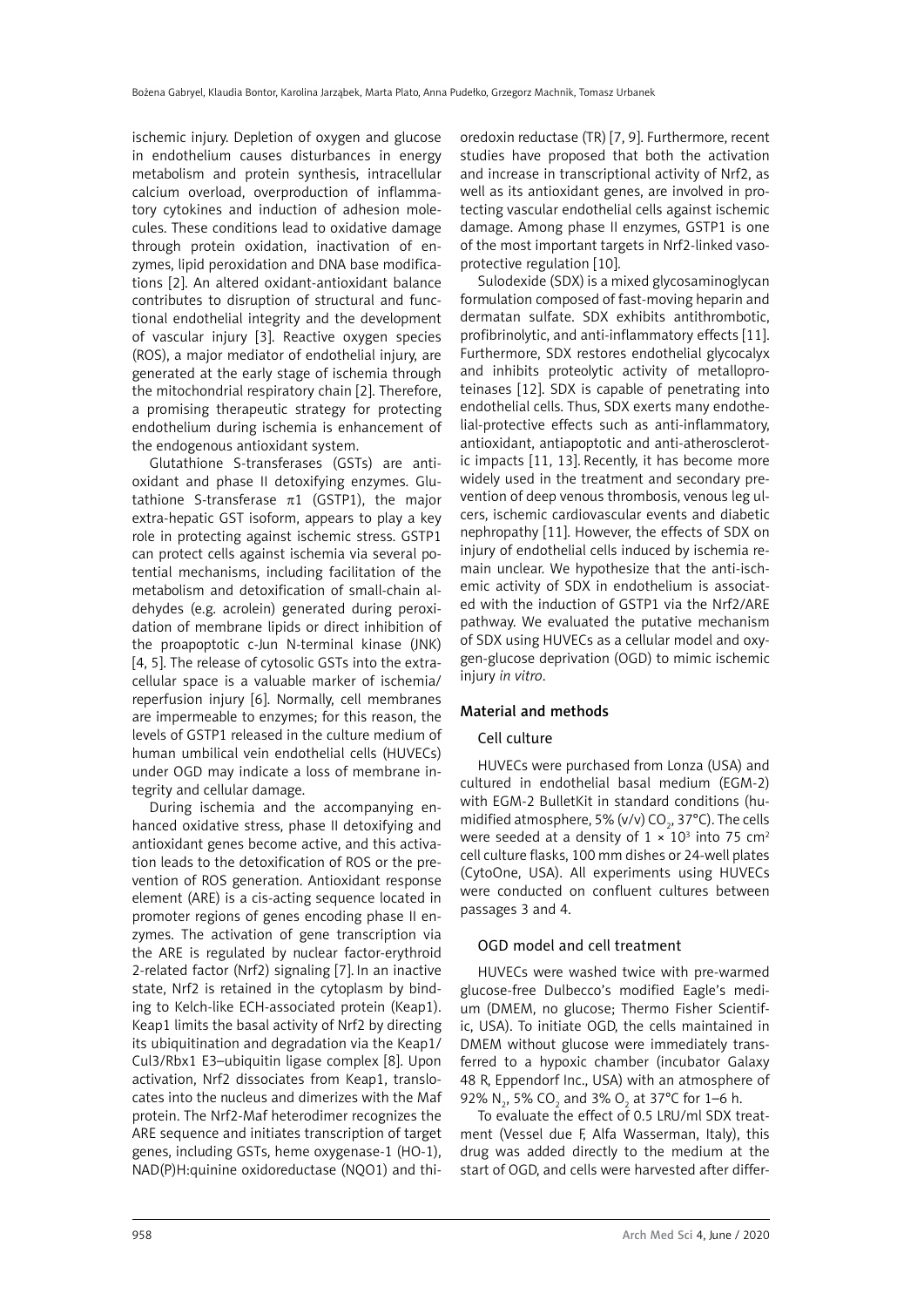ent OGD exposure times (1, 2, 3, 4, 5 and 6 h). The SDX concentration was selected based on literature data [14, 15]. To study the influence of SDX on the Nrf2 nucleus accumulation, the cells were incubated with 0.5 LRU/ml SDX in OGD for 1 h. The cells of the external control group in standard EGM-2 supplemented with EGM-2 BulletKit were exposed to normoxia for 6 h. Cell cultures that were exposed to OGD conditions but were not treated with SDX served as internal controls.

# Real-time PCR

The relative gene expression of *GSTP1* and *Nrf2*  was measured by two-step quantitative real-time PCR (qRT-PCR). Extraction of total RNA from cells was performed using the Chomczynski method [16]. One microgram of total RNA was reverse transcribed to cDNA with a high-capacity cDNA reverse transcription kit (PE Applied Biosystems, USA) according to the manufacturer's protocol. Primers used for qRT-PCR were retrieved from the database RTPrimerDB (http://www.rtprimerdb. org/). The following sequences were synthesized by Genomed S.A. Company (Poland): GSTP1, 5′-TGTCGGGTGGGTAAGGAGATAG-3′ and 5′-TTGC-CCTTAGGAGACTCCAAAC-3′; Nrf2, 5′-GACTCCCGTC-CCAGCAG-3′ and 5′ GCTCATACTCTTTCCGTCGC 3′; GAPDH, 5′-GAAGGTGAAGGTCGGAGTC-3′ and 5′-GAAGATGGTGATGGGATTTC3′. Real-time PCR reactions were conducted using SYBR select Master Mix (PE Applied Biosystems) on a Roche LightCycler 480 (Germany). The protocol started with 2 min enzyme activation at 95°C, followed by 45 cycles of 95°C for 15 s and final elongation at 60°C for 1 min. Melting curve analysis for each sample was performed to confirm the specificity of the reaction. *GAPDH* expression from the same sample was used for data normalization. The 2<sup>-ΔΔCt</sup> relative method was employed to assess fold changes in mRNA expression [17].

# ELISA

The GSTP1 protein concentrations were detected in cell lysates and supernatants using an ELISA kit (Wuhan Fine Biological Technology Co., Ltd., China) following the manufacturer's protocol. Total, cytosolic and nuclear Nrf2 protein levels were determined using the commercially available human NFE2L2 (Nuclear factor, Erythroid derived 2 like 2) ELISA kit (Wuhan Fine Biological Technology Co., China) according to the manufacturer's instructions. Absorbance was measured at the wavelength of 450 nm using a Multiskan RC microplate reader.

# Preparation of nuclear and cytosolic fractions

Nuclear and cytosolic fractions were collected according to the manufacturer's description of the Nuclear Extraction Kit (Abcam, USA).

# Statistical analysis

The values are presented as the mean  $\pm$  SD. Data were analyzed by one-way ANOVA followed by Bonferroni's test, using GraphPad Prism 7 Software (USA). Differences were considered significant at *p* < 0.05.

# Results

# Effects of SDX on GSTP1 mRNA and protein expression

To evaluate the effects of SDX (0.5 LRU/ml) on GSTP1, HUVECs were incubated in OGD conditions for 1–6 h, and the relative mRNA and protein levels were measured by qRT-PCR and ELISA. As shown in Figure 1 A, in the untreated cultures, a marked decrease in the GSTP1 mRNA expression level was observed in the first 3 h of OGD. Incubation with SDX for 1–3 h strikingly increased the



Figure 1. Effects of SDX on expression of GSTP1 detected by aRT-PCR and ELISA. HUVECs were exposed to normoxia or 1–6 h of OGD in the absence or presence of SDX (0.5 LRU/ml). A - Relative levels of GSTP1 mRNA in HUVECs of each group measured by qRT-PCR. Data are mean ± SD (*n* = 4). B – Intracellular GSTP1 protein levels in HUVECs of each group measured by ELISA. Data are mean  $\pm$  SD ( $n = 4-6$ )

*\*p < 0.05 vs. normoxia; #p < 0.05 vs. 1 h OGD; ^p < 0.05 vs. 2 h OGD. \$ p < 0.05 vs. 3 h OGD.*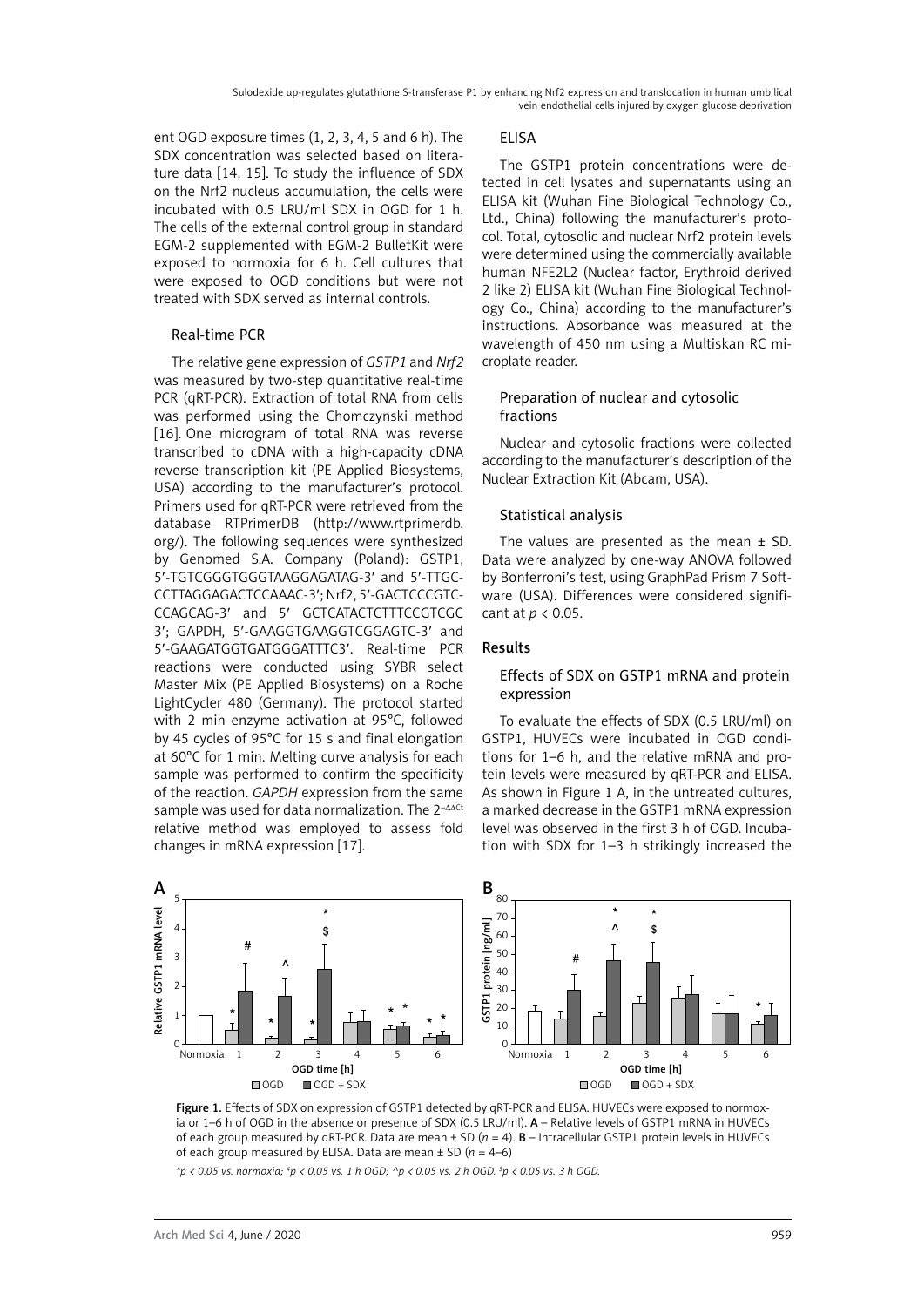*GSTP1* transcripts in ischemic HUVECs. Then, after 4–6 h of OGD, the expression of GSTP1 mRNA after SDX was similar to the relative mRNA level observed after the treatment with OGD alone. Similarly, the results of ELISA showed that treatment with SDX for 1–3 h strongly induced GSTP1 protein expression in ischemic HUVECs (Figure 1 B). The administration of SDX did not affect the GSTP1 protein levels in HUVECs exposed to 4–6 h of OGD.

## Effect of SDX on GSTP1 release into culture media

To determine whether activation of GSTP1 was also associated with attenuation of OGD-induced endothelial cell damage, GSTP1 release into the cell culture medium was assessed at different times of SDX treatment (Figure 2). GSTP1 is a cytosolic protein that belongs to the pi class of the GST superfamily. We assumed that the increased release of GSTP1 into the media may reflect the dynamics of the cell damage process. The concentration of GSTP1 in HUVEC supernatants was increased significantly after 1–6 h of OGD compared with normoxic conditions. At all these time points, treating ischemic HUVECs with SDX caused a significant decrease in the amount of GSTP1 released into the cell culture medium.

#### SDX-induced nuclear translocation of Nrf2

Normally, Nrf2 is retained in the cytoplasm by Keap1, which disables Nrf2 translocation to the nucleus [18]. Once released from Keap1 repression, activated Nrf2 translocates to the nucleus, where it binds to ARE regulatory DNA sequences and regulates transcription of target genes, such as GSTP1 [10, 19]. Therefore, we wondered wheth-



Figure 2. Effects of SDX on the release of GSTP1. HUVECs were exposed to normoxia or 1–6 h of OGD in the absence or presence of SDX (0.5 LRU/ ml). GSTP1 protein concentrations in cell culture supernatants were determined by ELISA

*Data are mean ± SD (n = 6). \*p < 0.05 vs. normoxia; #p < 0.05 vs. 1 h OGD; ^p < 0.05 vs. 2 h OGD; \$p < 0.05 vs. 3 h OGD; &p < 0.05 vs. 4 h OGD; £p < 0.05 vs. 5 h OGD; @p < 0.05 vs. 6 h OGD.*

er SDX-induced activation of GSTP1 in HUVECs exposed to OGD was regulated via Nrf2. To answer this question, we determined the Nrf2 protein concentrations in the nuclear and cytosolic fractions after 1 h of OGD. As shown in Figure 3, when endothelial cells were exposed to 1 h of OGD, the nuclear Nrf2 protein level was lower than that in normoxic cells. The ELISA results show how 1 h of SDX administration dramatically increased the Nrf2 concentration in the nuclear fraction of OGD-treated HUVECs, suggesting involvement of the Nrf2 pathway in the activation of GSTP1.

## Effect of SDX on Nrf2 mRNA and protein expression

Quantitative analysis revealed a significant decrease in the amount of Nrf2 transcript in HUVECs following 3, 4 and 6 h of OGD (Figure 4 A). Additionally, after incubation of the cultures with SDX, an increase in *Nrf2* mRNA expression occurred between the  $2^{nd}$  and  $4^{th}$  h of OGD and then it returned to the basal normoxic level.

Evaluation of total Nrf2 protein by ELISA showed that exposure of HUVECs to 1, 2 and 4 h of OGD significantly reduced the Nrf2 concentration compared to normoxia. As shown in Figure 4 B, treating OGD-stimulated HUVECs with SDX for 1–4 h increased the total Nrf2 protein level.

## Discussion

Cumulative evidence has suggested that induction of GSTP1 might be beneficial in protecting the endothelium against ischemic injury [4]. GSTP1, a major GST isoform in murine cardiovascular tissues, is a highly inducible multifunctional enzyme that catalyzes the glutathione conjugation with reactive aldehydes derived from lipid peroxidation (e.g. 4-hydroxynonenal) and ROS. Furthermore, GSTP1 regulates the intracellular



Figure 3. Effects of SDX on nuclear translocation of Nrf2. HUVECs were subjected to normoxia or 1 h of OGD in the absence or presence of SDX (0.5 LRU/ ml). Nrf2 protein concentrations in the nuclear (A) and cytosolic (B) fractions were determined by ELISA

*Data are mean ± SD (n = 4). \*p < 0.05 vs. normoxia; #p < 0.05 vs. 1 h OGD.*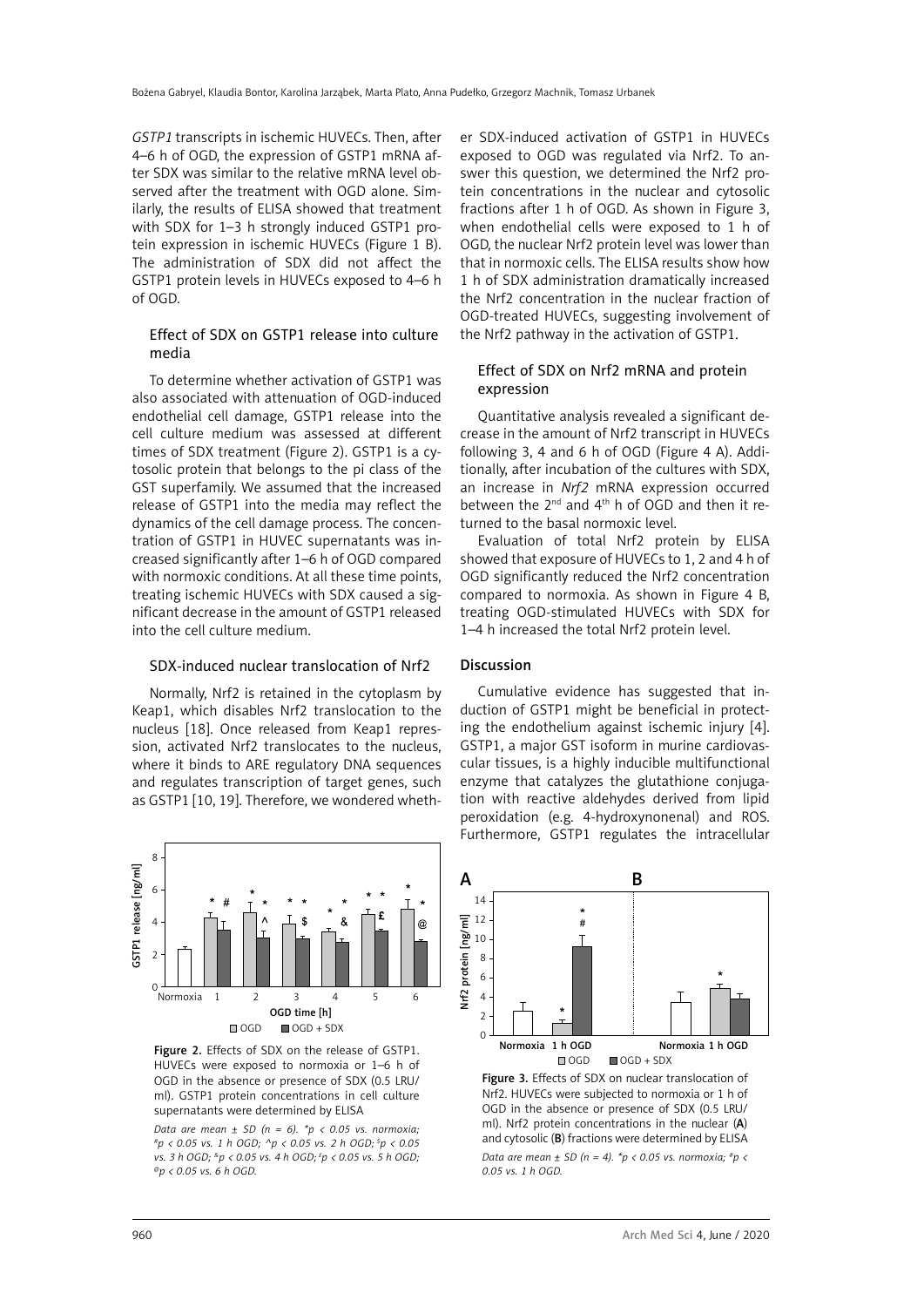Sulodexide up-regulates glutathione S-transferase P1 by enhancing Nrf2 expression and translocation in human umbilical vein endothelial cells injured by oxygen glucose deprivation



Figure 4. Effects of SDX on expression of Nrf2 detected by qRT-PCR and ELISA. HUVECs were exposed to normoxia or 1–6 h of OGD in the absence or presence of SDX (0.5 LRU/ml). A – Relative levels of Nrf2 mRNA in HUVECs of each group measured by qRT-PCR. Data are mean ± SD ( $n = 4$ ). **B** – Total Nrf2 protein levels in HUVECs of each group determined by ELISA. Data are mean  $\pm$  SD ( $n = 4-6$ ).

*\*p < 0.05 vs. normoxia; #p < 0.05 vs. 1 h OGD; \$ p < 0.05 vs. 3 h OGD; &p < 0.05 vs. 4 h OGD.*

protein glutathionylation under oxidative and/or nitrosative stress [4, 20]. Therefore, the pharmacological up-regulation of GSTP1 may be an important therapeutic strategy for limiting ischemic endothelial damage.

Our study demonstrated that SDX treatment significantly induced GSTP1 in the first 3 h of OGD, as evidenced by a dramatic increase in both the GSTP1 mRNA and protein expression in HUVECs (Figure 1). There is much evidence that ischemia may induce the generation of free radicals and ROS, and the production of these species is increased further upon reperfusion. One of the earliest events in the ischemic area may be oxidative injury and apoptosis of vascular endothelium, but the molecular and biochemical mechanisms regulating ischemia-induced dysfunction of the endothelium are incompletely understood [21].

GSTP1 is described as an endogenous inhibitor of proapoptotic JNK kinase that plays a key role in the ischemia-induced apoptosis of vascular endothelial cells [6, 22]. In the normal state, catalytic activity of JNK is maintained at a low level via the GSTP1-JNK complex [21]. Dissociation of this protein complex under ischemic stress releases and activates JNK. The liberated JNK regains its activity by phosphorylation and further phosphorylates c-Jun, resulting in induction of the intrinsic apoptotic pathway [23]. It was shown that pharmacological downregulation of GSTP1 destabilizes the GSTP1-JNK complex concomitantly with JNK activation and inhibition of protein S-glutathionylation [21].

The results of the present study indicate that GSTP1 is strongly induced in HUVECs by SDX treatment after 1–3 h of OGD and suggest that GSTP1 activation could aggravate the endothelial protective effects of SDX. In addition, SDX inhibited the release of GSTP1 into the cell culture medium after 1–6 h of OGD (Figure 2). Measurement of GSTP1 leakage into the culture medium was performed to evaluate the cellular integrity damage induced by OGD and cytoprotection of SDX. The intracellular localization of GSTP1 explains its utility as a marker of endothelial cell membrane ischemic injury [24]. Our findings suggest that SDX at a clinically relevant concentration (0.5 LRU/ml) [14] may prevent GSTP1 release under cell-damaging ischemic conditions.

The present study also attempted to investigate whether SDX induces the fast accumulation of Nrf2 in the nuclei of OGD-stimulated HUVECs. Nrf2 is a transcription factor that regulates a battery cytoprotective and antioxidant genes, including GSTP1 [25]. It was proved that the rapid accumulation of Nrf2 in the nuclear compartment, which results in the stimulation of transcription by binding to ARE regulatory DNA sequences in target genes, effectively protects endothelial cells against ischemia-induced insult [10]. However, the effects of SDX on Nrf2 activation in OGD-treated endothelial cells have not previously been studied. As shown in Figure 3, when HUVECs were treated with SDX for 1 h, the Nrf2 protein level in the nuclear fraction was significantly greater than that in cells subjected to normoxia or OGD alone. Thus, SDX markedly stimulated the transport of Nrf2 from the cytosolic compartment to the nucleus after 1 h of OGD and at the same time significantly increased the mRNA level of GSTP1 (Figures 1 and 3). This evidence implies that SDX may protect against endothelial injury induced by OGD via the Nrf2/ ARE signaling pathway. However, such a large SDX-induced increase in the nuclear Nrf2 level in HUVECs exposed to 1 h of OGD also suggests Keap1-independent alternative mechanisms involving enhanced expression of Nrf2 at the transcriptional or translational level [26]. In our study, the endothelial Nrf2 mRNA level was significantly increased by SDX treatment between 2 and 3 h of OGD, and the amounts of total protein were sig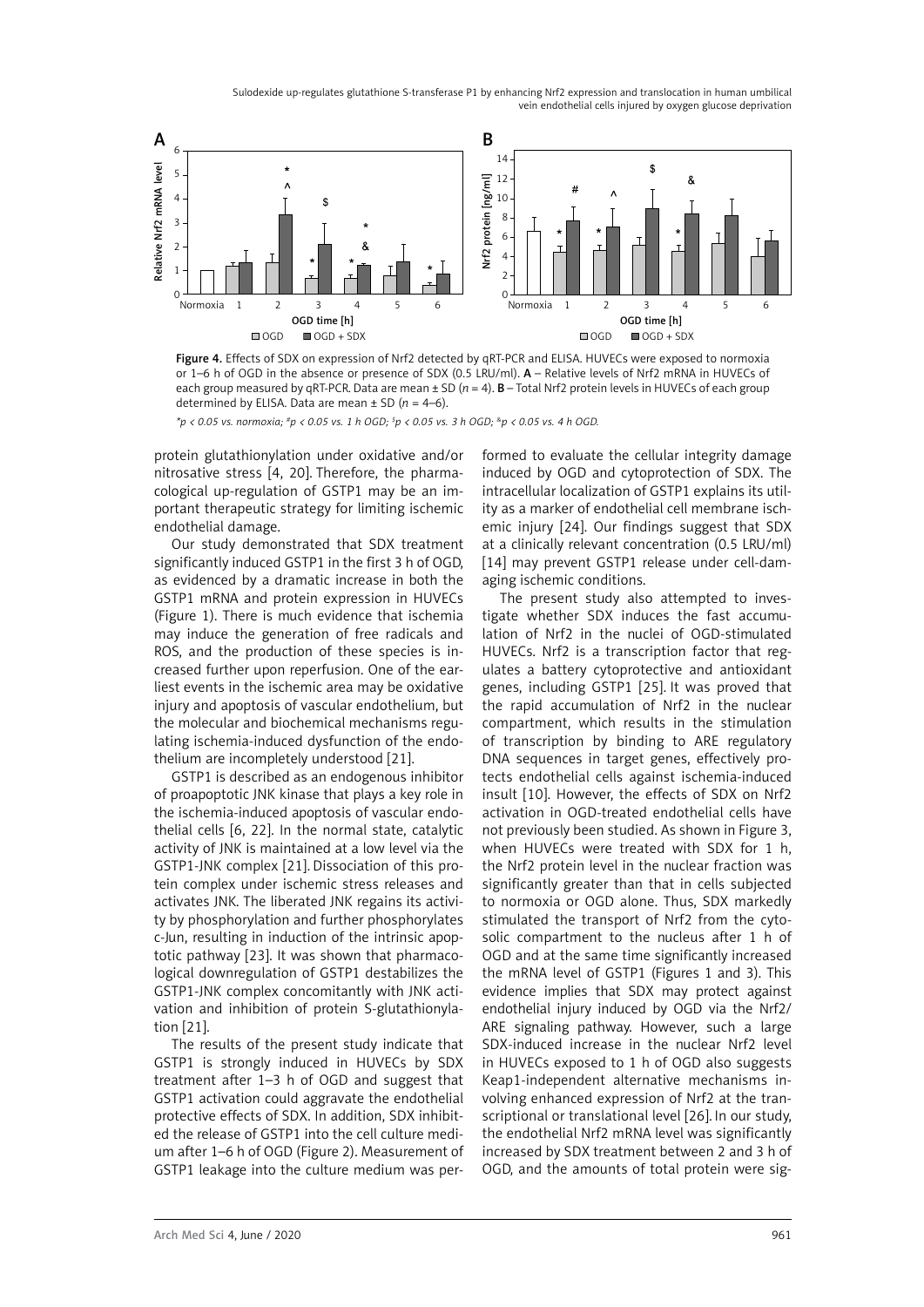nificantly increased after 1–4 h of OGD (Figure 4). It suggests that both transcriptional modulation and *de novo* synthesis of Nrf2 could also be regulatory mechanisms of SDX action on Nrf2 in ischemic HUVECs. In resting cells, Nrf2 is rapidly degraded in the cytosol through the ubiquitin-proteasome system [27]. When the endothelial cells are exposed to various antioxidants, the Nrf2-Keap1 interaction is disturbed, thus preventing proteasome-dependent degradation, allowing the nuclear accumulation of Nrf2 and activating the expression of cytoprotective genes [27–29]. It should be stressed that, even though the most described mechanism for pharmacological activation of Nrf2 is focused on proteasome inhibition, the tight control of Nrf2 level and activity involves not only proteasomal degradation but also transcription, translation and post-translational modifications [27]. We demonstrated that SDX (0.5 LRU/ ml) could increase both the Nrf2 mRNA and total Nrf2 protein in OGD-injured HUVECs (Figure 4). An increase in the level of total Nrf2 protein after SDX administration implies possibilities such as increased transcription, protein stabilization or an increase in Nrf2 protein translation. It was shown that the translational control is one of the Keap-independent mechanisms involved in Nrf2 modulation and *de novo* synthesized Nrf2 is required for detoxification of cytotoxic electro-

philes [30]. Furthermore, a recent study revealed that well-known antioxidants, such as apigenin and resveratrol, activated Nrf2 translation and that the upregulated Nrf2 overcomes the Nrf2- Keap1 pathway, translocates into the nucleus and stimulates ARE. In turn, the presence of the ARE sequence in the Nrf2 promoter region suggests that Nrf2 is a positive regulator of its own expression [31]. It was proposed that Nrf2 transcription is activated by an autoregulation mechanism through the ARE region of its own promoter, leading to enhanced cell defense [32]. So, although we cannot exclude a possible direct effect of SDX on Nrf2-Keap1 interaction, indirect mechanisms, such as enhancement of Nrf2 translation leading to its nuclear accumulation and induction of GSTP1, can explain the protective effects of SDX on OGD-injured HUVECs.

In conclusion, our results indicate that SDX induces a rapid onset of the antioxidant response by up-regulating the expression of GSTP1 and Nrf2 in HUVECs subjected to OGD (Figure 5). Therefore, we believe that the present study may provide a pharmacological basis for the clinical application of SDX in oxidative-stress related vascular diseases. However, further experimental and clinical studies need to be carried out in order to confirm these mechanisms of SDX action on ischemic vascular endothelium.



Figure 5. Schematic illustration of potential targets of beneficial SDX action in HUVECs injured by simulated ischemia *SDX – sulodexide, Nrf2 – nuclear factor-erythroid 2-related factor, Keap1 – Kelch-like ECH-associated protein, Ub – ubiquitin, ARE – antioxidant response element, Maf – musculoaponeurotic fibrosarcoma protein.*